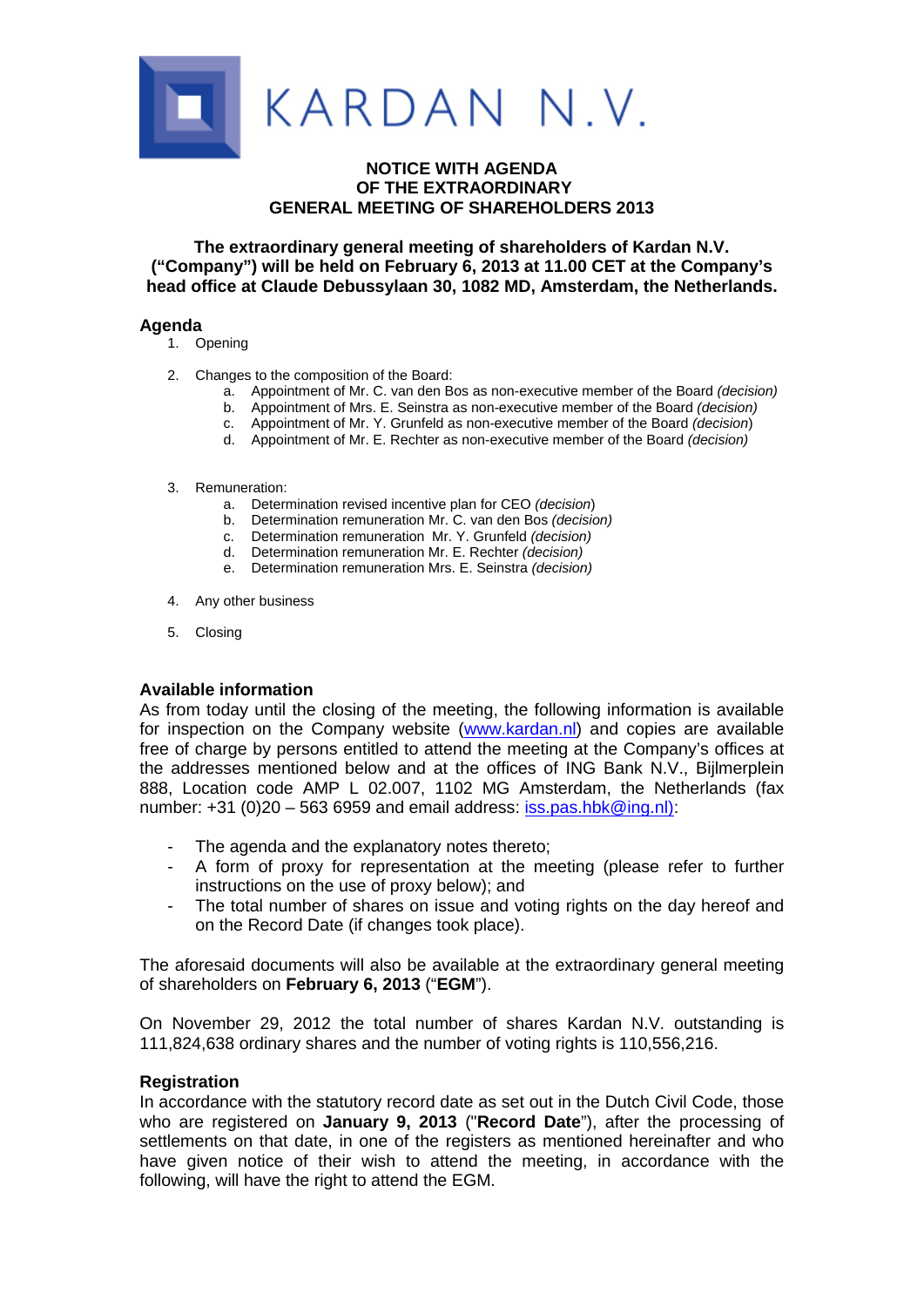

The registers, designated for registered shares, forming part of the collective depot ("*verzameldepot"*), are the registers administered by the institutions affiliated to Euroclear Netherlands ("*aangesloten instellingen*"). The register, designated for other registered shares, is the shareholders' register of the Company.

### **Holders of shares in the collective depot**

In order to obtain entry to the EGM and to be able to exercise the rights attached to shares forming part of the collective depot, the holders thereof must register by instructing their affiliated institution to - via ING Bank N.V. - provide the Company with a written declaration stating the name and the number of shares, which are and will be registered for the relevant shareholder on the Record Date. The written declaration is to be received by ING Bank N.V. at the address mentioned above no later than **January 30, 2013, at 5:00 pm CET**. Any restriction in connection with the registration of the shares on January 30, 2013 will be lifted on the next trading day of the shares. The registration receipt ("*registratiebewijs*") provided to the shareholder by the affiliated institution will serve as an attendance card, which must be handed in upon entrance to the EGM.

# **Holders of other registered shares**

In order to obtain entry to the EGM and to be able to exercise the rights attached to other registered shares, the holders thereof must confirm their attendance in writing to the Company. Their registration is to be received by the Company at the address in the Netherlands mentioned below no later than **January 30, 2013, at 5:00 pm CET.**

### **Holders of securities at TASE**

Holders of beneficial rights to registered shares that are being traded on the Tel Aviv Stock Exchange ("**TASE**") are requested to contact their local bank or broker in Israel, to receive a "Confirmation of Ownership" on the Record Date and this Confirmation of Ownership should be deposited at the address in Israel mentioned below no later than **January 30, 2013, at 5:00 pm (local Israeli time).** For more information about the procedure for the holders of beneficial rights to registered shares that are being traded on TASE please contact Mrs. Ayelet Weller, the Company's Secretary in Israel at the address in Israel mentioned below.

#### **Proxy**

Shareholders (and other persons/entities entitled to attend the meeting) who wish to be represented at the EGM by a proxy shall register in accordance with what is stated above and shall deposit a written proxy dated after the Record Date (in the form as made available on the Company website), to be received by the Company in respect of (i) the holders of beneficial rights to registered shares that are being traded on TASE at the address in Israel mentioned below no later than **January 30, 2013, 5:00 pm (local Israeli time)** and (ii) all other shareholders (and all other persons/entities entitled to attend the EGM) at the address of the Company in the Netherlands mentioned below or at info@kardan.nl no later than **January 30, 2013, at 5:00 pm CET**.

#### **Identification**

Shareholders and proxyholders who are entitled to attend the meeting shall be requested to submit the "registration receipt" (in the Netherlands) or the "Confirmation of Ownership" (in Israel), and show proof of identity prior to admission to the EGM. Without such documents, admission shall not be granted.